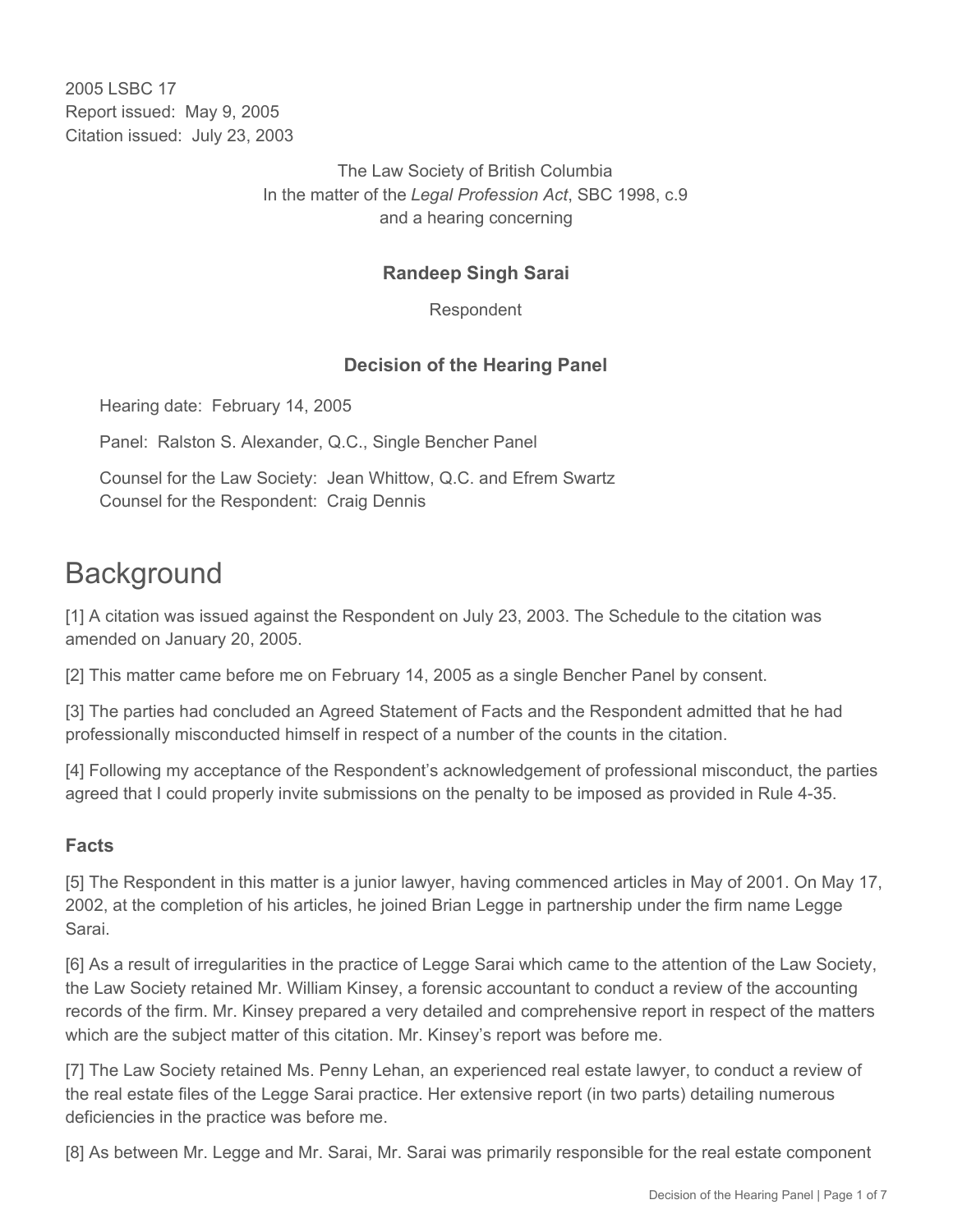of the practice. Mr. Sarai acknowledged that although Mr. Legge had primary responsibility for the management of the office, Mr. Sarai was obliged by the Rules of the Law Society to ensure that the practice was operated in a manner that conformed to those Rules.

[9] The citation in this matter is lengthy, with the amended Schedule comprising slightly more than 6 pages of single spaced, itemized delicts. I will not reproduce the amended Schedule to the citation in these reasons as it is extensive and to a significant extent, repetitive.

[10] The general nature of the counts in the citation are as follows:

- Count 1 alleges thirteen separate breaches of the Law Society Accounting Rules with respect to the operation of the Legge Sarai practice.
- Count 2 alleges a trust shortage in the amount of \$11,154.89 which trust shortage was not immediately eliminated as required by the Rules and was not reported to the Executive Director of the Law Society.
- Count 3 alleges a breach of a condition of the Practice Supervision Agreement the Respondent was required to enter into as a result of the difficulties he was encountering with his real estate files. The particulars of the breach relate to the failure of the Respondent to provide each entire file and trust ledger to the Practice Supervisor within seven days of the completion of the transaction.
- Count 4 alleges numerous breaches of undertakings by the Respondent in respect of the conduct of his real estate practice. The undertakings which are alleged to have been breached are the normal types of undertakings given in the normal course of a real estate transaction. Examples of such undertakings include the failure to pay outstanding property taxes from sale proceeds, the failure to provide proof of repayment of existing mortgages and a failure to withhold holdback monies under the *Builders' Lien Act* for the required period of time, the failure to remove offending charges from title, the failure to file an annual report, and a failure to pay outstanding strata fees from sale proceeds.

The breaches of undertaking by this Respondent are numerous and wide ranging.

- Count 5 of the citation alleges a failure on the part of the Respondent to acquire and maintain adequate knowledge of the practice and procedures by which the substantive law in respect of real estate transactions can be effectively applied and that the Respondent failed to serve each client in a conscientious, diligent and efficient manner. The citation detailed a series of incidents which constitute the particulars of the allegations described this count.
- Count 6 of the citation alleges a number of incidents in which the Respondent breached the trust accounting Rules of the Law Society.

[11] With only two exceptions, the Respondent acknowledged the accuracy of the factual basis upon which the citation was developed.

[12] The Agreed Statement of Facts is a 17 ½ page detailed document which particularizes, in some way, the circumstances of each count in the citation. It includes, in some instances, references to the Kinsey report and/or to the Lehan reports described above, by reference to a file number only. In order to fully understand the extent of the misbehavior, it was necessary for me to cross reference the file references in the Agreed Statement of Facts with the Kinsey forensic accounting report and/or with the Lehan Practice Review report. In this manner, the Agreed Statement of Facts incorporated an additional 73 file incidents, with nothing more than a file number as a reference. In the result, the Agreed Statement of Facts was much shorter than would otherwise have been the case.

[13] This description of the structure of the Agreed Statement of Facts and the respective reports from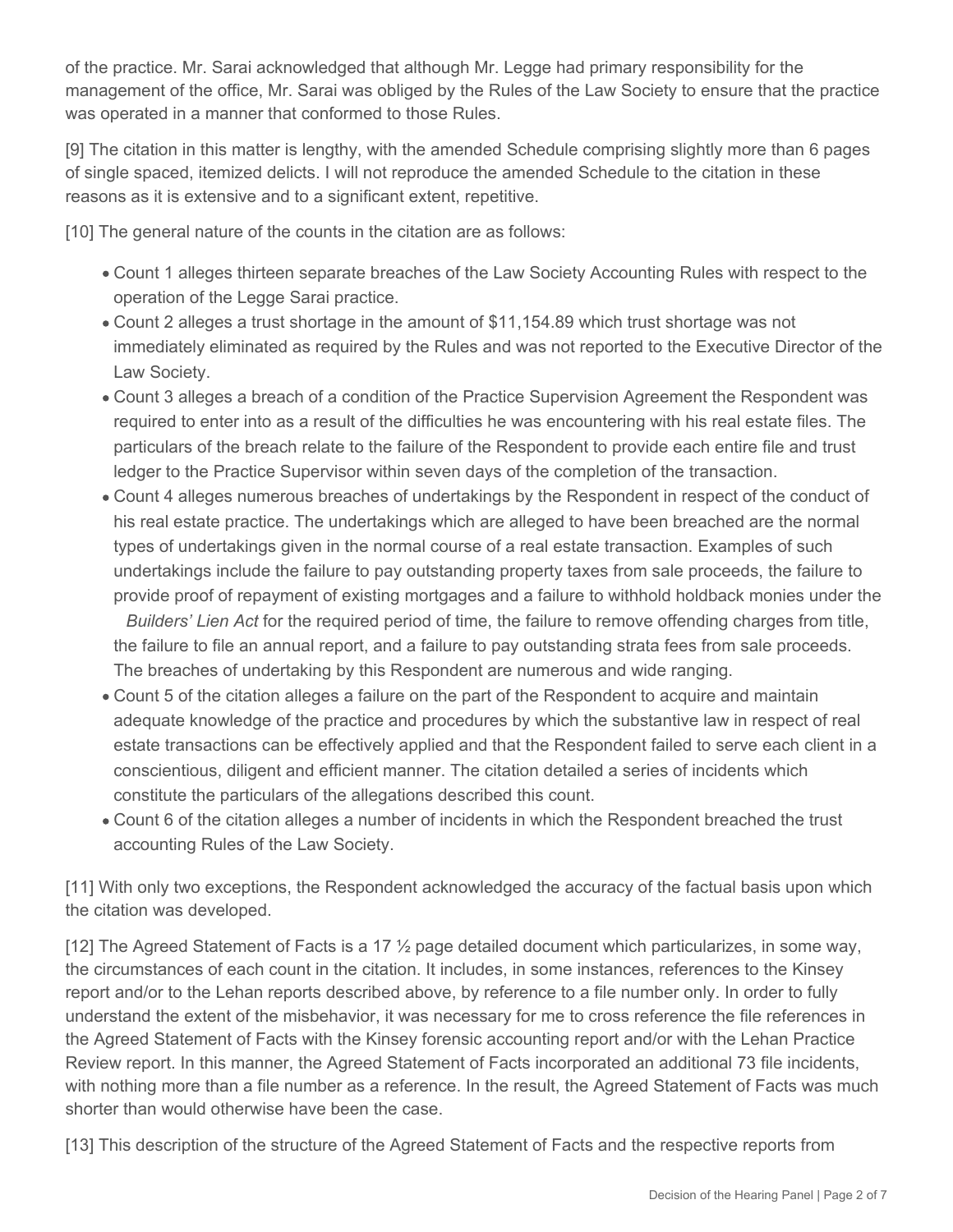Kinsey and Lehan is provided to explain why the factual basis of this Respondent's misconduct is not more fully particularized in these reasons. To record the details of the incidents of misconduct before me, the report would have been several hundred pages long. It is sufficient to say that there are more than 150 separate instances of either neglect, misconduct, breach of Rules, or breach of undertaking in respect of this Respondent's conduct of the real estate practice of Legge Sarai at the material time.

[14] The acknowledgements of professional misconduct and breaches of the Rules by this Respondent considerably facilitated the hearing process by relieving the Law Society of the task of proving each particular of each count one at a time. Much time and effort was spared in the result.

[15] Having said that, it is necessary for readers of these reasons to develop a sense of the wide ranging and extraordinary scope of the delicts for which the Respondent has responsibility in order to provide a context within which the penalty to be imposed can be comprehended. It is unlikely that a more extensive array of real estate practice misconduct will come before a discipline panel in the future. The circumstances of this practice are unique and should not be permitted to repeat in the future. The scope of the circumstances leading to this citation is massive.

# **Supplementary Facts of Significance**

[16] There are several characteristics of the circumstances of the Respondent that require an explanation. The Legge Sarai firm ceased its business operations as a partnership on April 30, 2003, and Mr. Sarai was left "holding the bag". Mr. Legge did not contribute to the accumulated losses and debts of the firm. To his considerable credit, Mr. Sarai took full responsibility for the debts of the firm and has ensured that there are no unpaid creditors.

[17] Once trust shortages were brought to Mr. Sarai's attention, he dealt with them promptly. It is clear his failure to deal with trust shortages as described in the Agreed Statement of Facts was because he did not know about them.

## **Position of the Law Society**

[18] The Law Society developed and presented a very complete argument. The Law Society requested a penalty of 6 to 8 months suspension together with conditions on the practice of the Respondent upon re-instatement. One of the conditions suggested was that the Respondent be prohibited from practice in the area of real estate until such time as he is competent to do so.

[19] The Law Society noted some shortcomings in the manner by which Mr. Sarai's legal career began. It was noted in particular that Mr. Sarai started his professional practice life in partnership with Mr. Brian Legge, a former member of the Law Society who has a history of difficulties in his practice.

[20] The Law Society noted that in June of 2003 a Practice Supervision arrangement was put in place to remedy the problems seen in the Respondent's real estate practice and to provide an opportunity for Mr. Sarai to distance himself from the types of inappropriate behavior that led to his difficulties. It was noted that his varied incidents of professional misconduct were not motivated by personal gain. It was also noted however, that the degree of inattention exhibited in his conduct of the real estate files was to such an excessive extent as to preclude inadvertence as the cause. It was, in the words of the Law Society, "cavalier and reckless" behaviour and it was suggested that supervision for this Respondent was apparently not a useful remedy.

[21] While there were numerous breaches of undertaking observed by the Law Society, it was also noted that at the end of the day there was no substantial harm done as a result of those breaches of undertaking.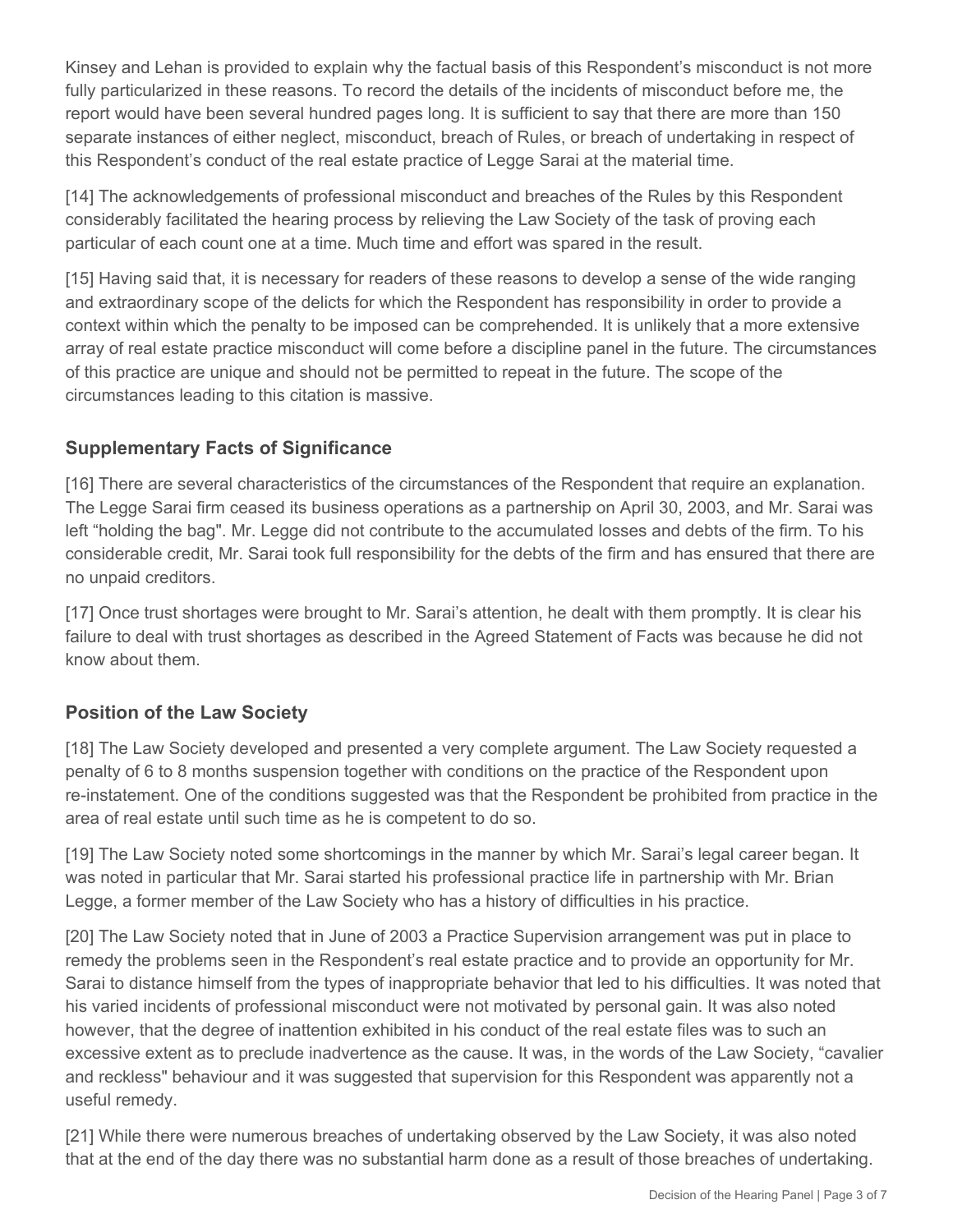The harm was limited to the inconvenience suffered by other members of the Law Society and by members of the public who were required to deal with the consequences of the Respondent's sloppy practices. The Law Society cited several authorities to assist the Panel in determining an appropriate range of penalty. There was a reference to the *Raghbir Basi* decision 2005 LSBC 01 and with respect to that decision the Law Society noted that the recent trend was toward more severe penalties for breaches of undertaking.

[22] The Law Society cautioned that I ought to distinguish the cases of *Visram* [1998] L.S.D.D. No. 127, and *Ghag* [1999] LSBC 32 as being dated authority. It was suggested that Benchers today are taking a much harder line in respect of breaches of undertaking than is demonstrated by those decisions.

[23] The Law Society did not press for a complex regime of conditions to be placed upon the Respondent's practice. It was the position of the Law Society that complexity in practice conditions leads to frustration and unenforceable relationships. The Law Society did emphasize its view that the breach of the Practice Supervision Agreement was a very serious matter as it denied the usefulness of supervision as a remedial tool. It was argued that the importance of supervision agreements must be emphasized and that this message would be communicated with a period of lengthy suspension coupled with conditions to be imposed. The primary conditions urged by the Law Society were that the Respondent only practice in a setting approved by the Practice Standards Committee and that he not engage in any real estate related file until relived of that condition by the Practice Standards Committee.

# **The Position of the Respondent**

[24] Counsel for the Respondent suggested that there were three significant characteristics of this matter:

- (a) that the admitted mistakes of Mr. Sarai did not result from dishonesty;
- (b) that the Rule breaches and admitted misconduct did not result in any personal gain for Mr. Sarai;

(c) that the conduct was not calculated misconduct and there was no indication that any of the conduct occasioned actual loss to clients.

[25] I had the benefit of hearing Mr. Sarai speak. His speech was provided subject to the problem that arises in circumstances where a member seeks to provide evidence to a Panel without being sworn. In these circumstances the observations of Mr. Sarai were in the main an historical perspective explaining his family background, the family view of the immensity of his accomplishment in graduating law school and being called to the Bar, the significant remorse felt by him in respect of the matters before me and the embarrassment caused to him and his family which will have enduring negative consequences for his life and practice.

[26] Counsel for Mr. Sarai stressed that Mr. Sarai had met and continued to meet the financial obligations of the collapsed firm, and that he did that with no assistance from Mr. Legge. He noted that Mr. Sarai had suffered considerably from the adverse publicity in respect of this matter and that he will suffer further adverse publicity when this report is published.

[27] Counsel stressed that Mr. Sarai, a newly called lawyer who, even at the end of his significant difficulties, had only practiced for approximately two years. Counsel produced and referred to an array of letters of recommendation and reference provided in support of the Respondent. These letters disclosed that the Respondent was very highly regarded within his community and was highly thought of by some senior and well respected members of the profession who provided letters of reference on his behalf.

[28] He noted that Mr. Sarai had cooperated fully with the Law Society throughout the investigation of the misconduct and had facilitated the Law Society's orderly processing of these matters. Although I have not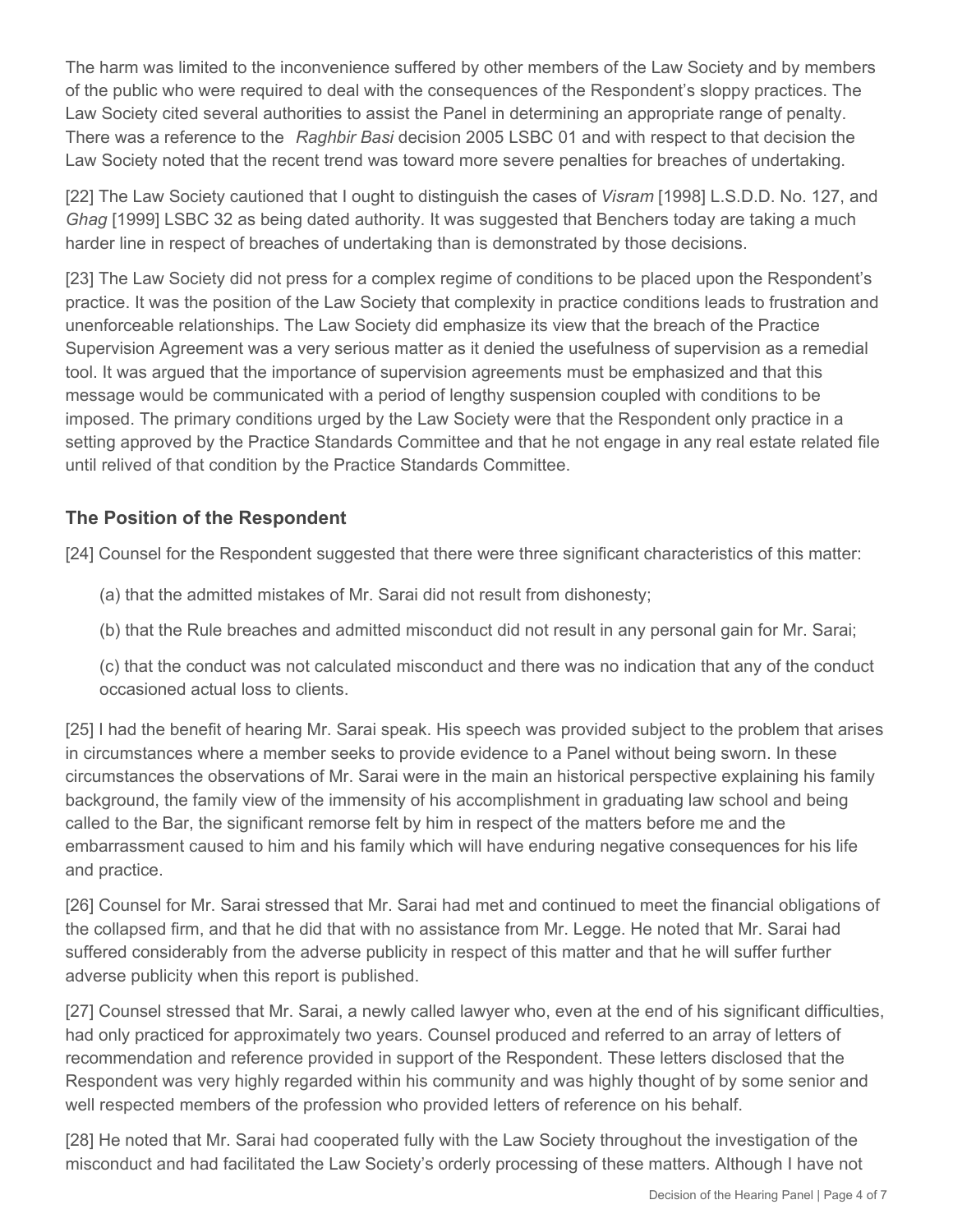heard submissions on costs in this matter, I have reviewed the reports of both Mr. Kinsey and Ms. Lehan and I am satisfied that despite Mr. Sarai's cooperation, the costs incurred by the Law Society have been significant.

[29] Counsel for Mr. Sarai, not surprisingly, found a separate array of precedent penalty decisions upon which I could rely where breaches of undertaking led to fines and reprimands. These cases include *Barton*  [2003] LSBC 04, *Morrison* [2000] LSBC 15, and *Cherney* [2000] LSBC 09. I was additionally referred to *Visram* [1998] L.S.D.D. No. 127, where a suspension of one week was imposed for breach of undertaking.

[30] The foregoing submissions flowed from a careful analysis of the various factors I was directed to consider as described in the decision of *Law Society of British Columbia v. Ogilvie*, [1999] LSBC 17.

## **Discussion**

[31] This is a most difficult matter. The Respondent's conduct in respect of his real estate practice is inexplicable. He appears to be utterly incapable of functioning in a real estate practice. He was being reminded on a weekly basis (by his Practice Supervisor) of the requirements of his practice and the deficiencies therein and despite those supervisory interventions, he was unable to bring himself to deal with the multitude of outstanding serious shortcomings in the work that he was doing on the files.

[32] There was a certain Jekyll and Hyde characteristic of the Respondent's behavior in his conduct of the practice. In the work he was doing on his "other files", those that did not have a real property component, he performed well, conducted himself with all due propriety, acted promptly and effectively in respect of matters requiring attention and in respect of those files, attracted no attention from either the Law Society or from disgruntled clients. In short, he was in respect of his "other" files a typical young lawyer learning his way and working hard to find appropriate treatment for file problems presented to him.

[33] By contrast, his conduct in his real estate practice was bizarre in the extreme. Countless undertakings were breached on a routine and ongoing basis. It was as if he did not understand the nature and requirements of a lawyer's undertaking. There was no explanation for the utter disregard exhibited by the Respondent for his professional responsibilities.

[34] During the course of the hearing I formed the impression that the Respondent saw himself as being essentially beyond the reach of the regulatory regime of the Law Society. I characterize the Respondent as ungovernable. This because he had demonstrated an ability to disregard entirely the terms and conditions imposed upon him by the Practice Supervision Agreement, and that he was able to carry on his practice in the face of a multitude of breached undertakings, with no apparent ill effects.

[35] Recent decisions of the Benchers have indicated that matters involving breaches of undertaking will be regarded more seriously than has previously been the case. Even if that trend had not been demonstrated to my satisfaction, the existing body of decisions on breaches of undertaking would provide very little guidance to what would be an appropriate penalty in the circumstances of this case. There are no similar fact precedents available where the misconduct charged was in the same order of magnitude as is demonstrated here. This case is unique in its magnitude of misconduct.

[36] It would be wrong in this decision to concentrate on the breaches of undertaking as defining the boundaries of the impugned behaviour. There are 6 counts in the citation, with most of those counts containing many sub-counts. While it is probable that the breaches of undertaking comprise the most serious of the incidents of the misconduct, they are fully canvassed in but one of the 6 counts.

[37] The other counts in the citation, as agreed to in the Agreed Statement of Facts, include the following;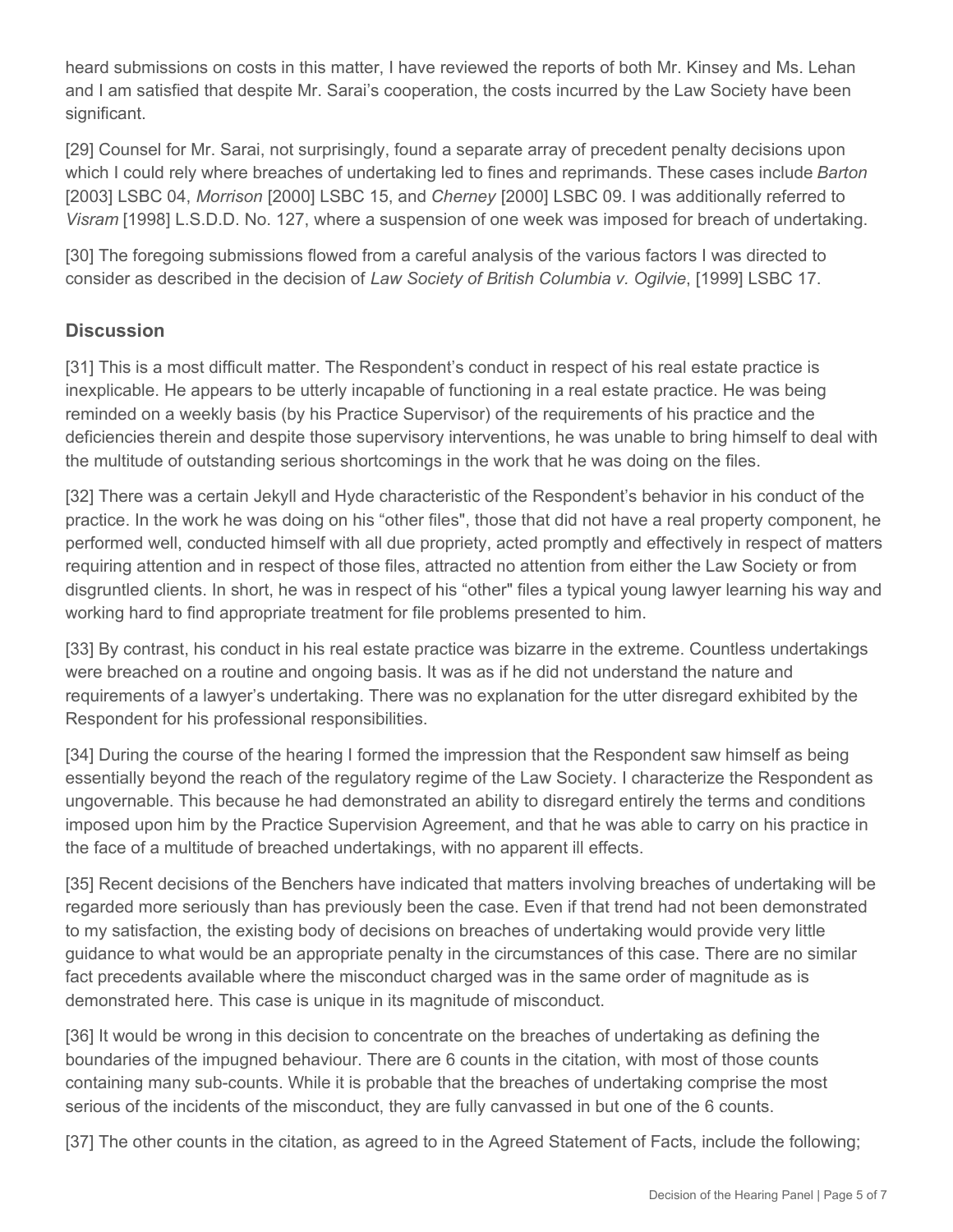(a) the breach of a number of Law Society Rules.

(b) the acknowledged failure to identify a trust shortage in the amount of \$11,154.89, a failure to pay funds into the accounts to eliminate the trust shortage, and a failure to report the trust shortage to the Executive Director of the Law Society.

(c) the failure to provide to his Practice Supervisor all files involving trust transactions as required by the Practice Supervision Agreement, and by an order of a Panel of Benchers as a condition of permitting Mr. Sarai to continue in practice.

(d) the failure to acquire and maintain an adequate knowledge of the practice and procedures and, or in the alternative, the failure to serve each client in a conscientious, diligent and efficient manner.

(e) the breach of a number of the Law Society Rules with respect to the operation of a trust account.

[38] Sub-paragraph (d) above represents a particularly significant demonstration of misconduct. It is demonstrated by the repeated breaches of undertakings and other inappropriate practices around the conduct of the real estate files. One of the cornerstones of the ability of the Law Society to maintain its entitlement to self government is a strict enforcement of those of its Rules which require that members only undertake the work they are competent to perform.

[39] Having regard to the facts of this case, it is clear that the Respondent was dramatically in default of those obligations. He was in an ongoing breach of these Rules throughout his entire practice life to the extent that he was dealing with real estate matters. This is a most serious concern.

[40] There is a danger when considering a fact pattern and citation such as this. The danger is that the sheer volume of incidents of professional misconduct may serve to trivialize the individual events of misconduct to such an extent that the seriousness of each of the individual incidents of misconduct is diminished in the face of the overwhelming volume of such considerations. It would be an aberrant outcome indeed if the penalty in the result did not properly reflect the reality that the number of incidents of misconduct in this case is overwhelmingly large.

[41] It is important to ensure that the message of condemnation of a member's misconduct is consistently delivered. In these circumstances I am required to observe that there is no fact pattern demonstrated in the authorities cited to me which in any way approximates the volume of events of misconduct that are present in this case.

[42] It follows therefore that the penalty must reflect the special circumstances of this case. The task of choosing an appropriate penalty is made no easier by the complete absence of any explanation offered by the Respondent as to the reasons behind the misconduct. I am left entirely to speculate as to what caused this behaviour and can only conclude it is a reflection of the inexperience of the Respondent taken together with the apparently unmanageable volume of transactions with which he was faced.

[43] To ensure that the Respondent is clear that I have read and appreciated the force of the significant array of letters of support, I note that in the absence of those letters the penalty imposed by me would be even more severe than that which is contemplated herein.

[44] As I indicated to the Respondent and his counsel at the conclusion of the hearing, I had initially contemplated that the only outcome from this hearing that would be just and equitable in all of the circumstances would be for the Respondent to be disbarred. However, the strong ethic of community service as evidenced by the letters of support provided for him, together with the significant lack of experience of the Respondent in his years at the Bar, combine to produce an ameliorating effect on the